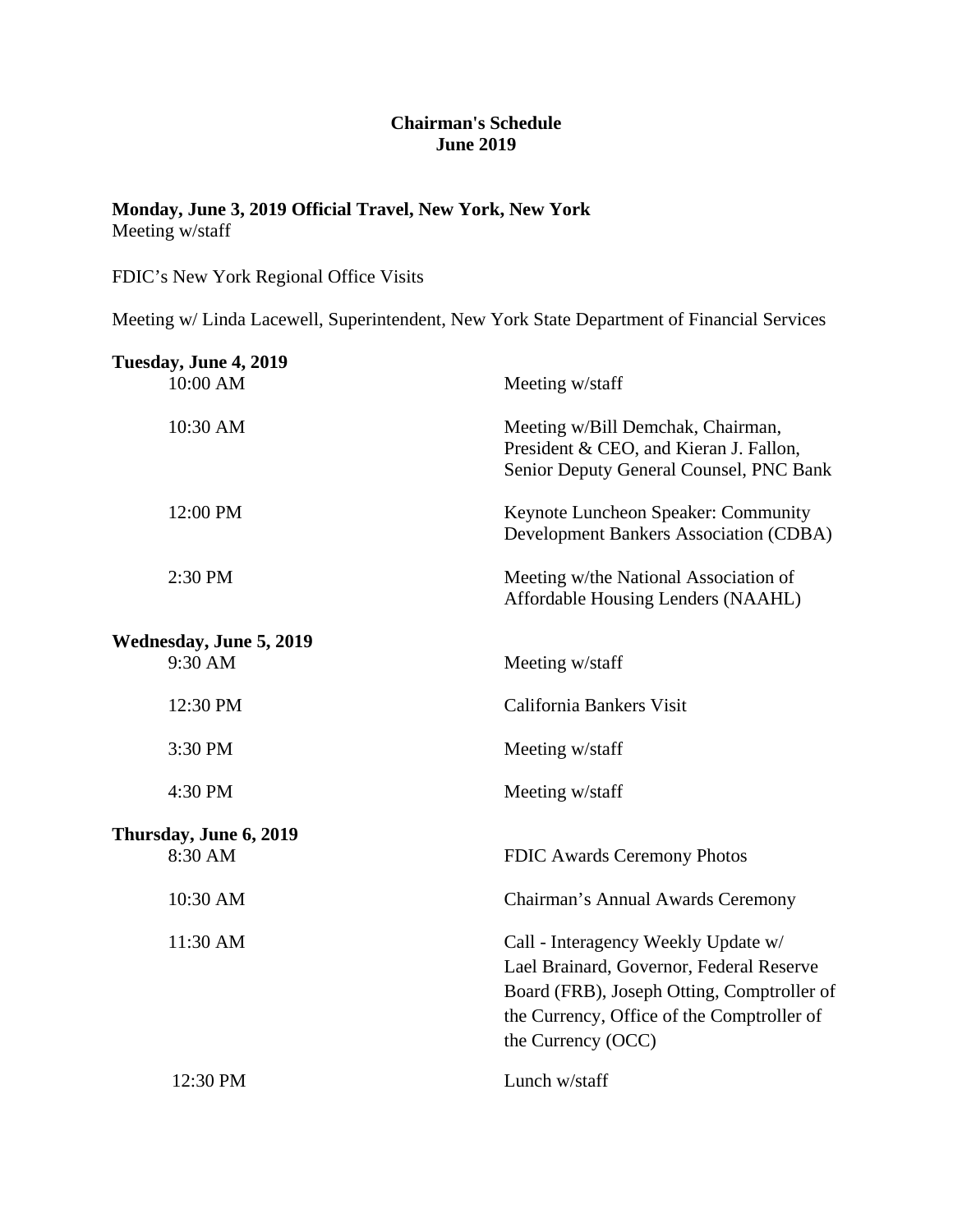| 2:00 PM                             | Meeting w/staff                                                                                                                            |
|-------------------------------------|--------------------------------------------------------------------------------------------------------------------------------------------|
| 4:00 PM                             | Meeting w/staff                                                                                                                            |
| 4:30 PM                             | Meeting w/staff                                                                                                                            |
| Friday, June 7, 2019<br>10:30 AM    | Remarks at the Symposium on Building the<br>Financial System on the 21 <sup>st</sup> Century: An<br>Agenda for China and the United States |
| 12:00 PM                            | Luncheon w/the Conference of State Bank<br>Supervisors (CSBS), New Commissioners                                                           |
| <b>Monday, June 10, 2019</b>        |                                                                                                                                            |
| 11:30 AM                            | Meeting w/staff                                                                                                                            |
| 12:00 PM                            | Lunch w/Craig Phillips, Counselor to the<br>U.S. Secretary of Treasury                                                                     |
| 2:00 PM                             | Meeting w/staff                                                                                                                            |
| 3:30 PM                             | Meeting w/staff                                                                                                                            |
| 4:00 PM                             | Financial Times Interview w/<br>Robert Armstrong, U.S. Finance Editor and<br>Peter Spiegel, U.S. Managing Editor                           |
| Tuesday, June 11 2019               |                                                                                                                                            |
| 11:45 AM                            | Open Briefing                                                                                                                              |
| 12:30 PM                            | <b>Remarks at the Minnesota Bankers</b><br><b>Association 2019 Annual Summit (Fireside</b><br>Chat)                                        |
| Wednesday, June 12, 2019<br>9:00 AM | The Cato Summit on Financial Regulation                                                                                                    |
| 10:30 AM                            | Meeting w/staff                                                                                                                            |
| 2:00 PM                             | Interagency Call w/Randy Quarles,<br>Vice Chairman, FRB and Joseph Otting,<br>Comptroller of the Currency, OCC                             |
| 3:00 PM                             | Meeting w/Andrew Ackerman and<br>Lalita Clozel, Wall Street Journal                                                                        |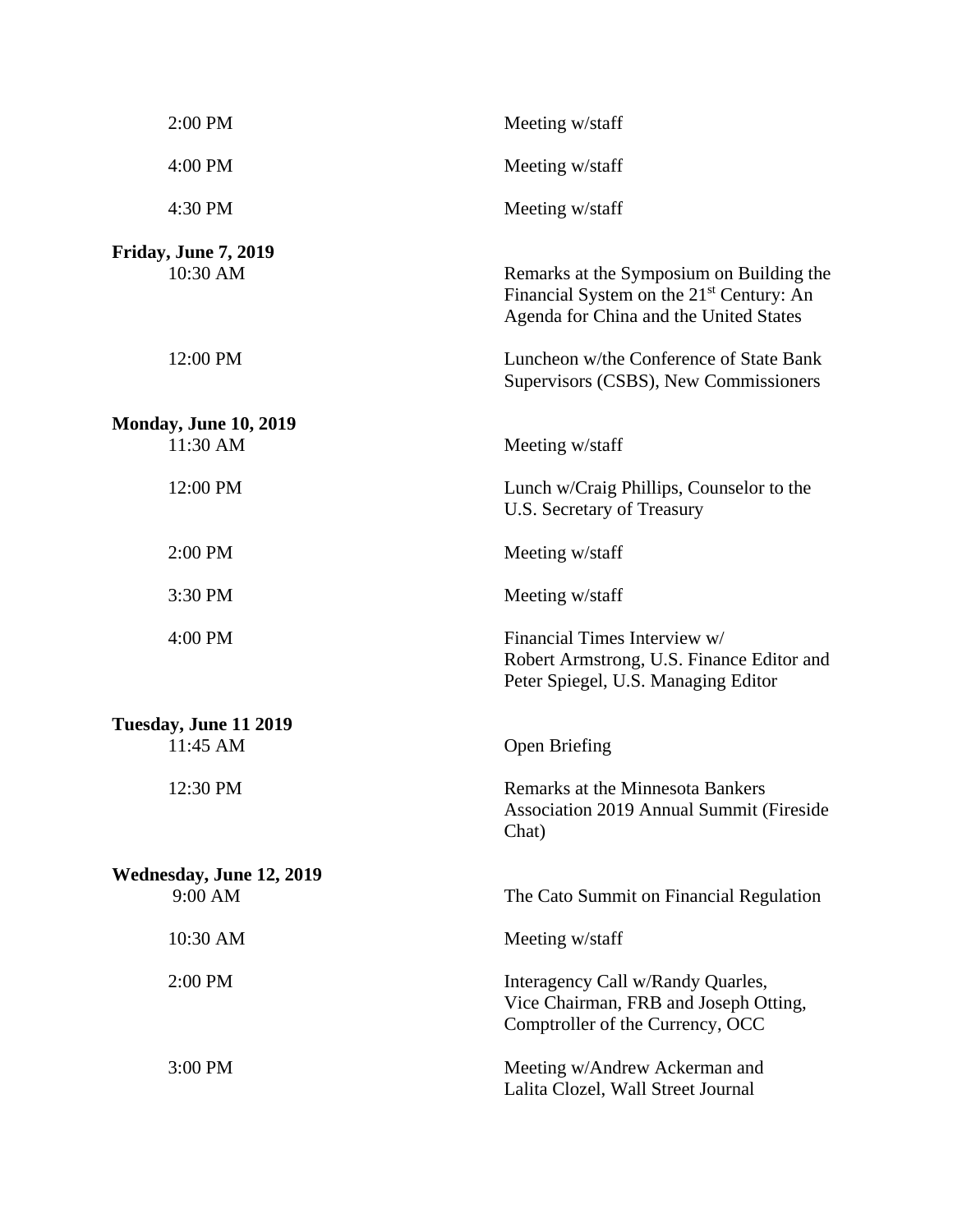| 4:30 PM<br>Thursday, June 13, 2019<br>10:00 AM | Meeting w/staff                                                                                                                                                                                  |
|------------------------------------------------|--------------------------------------------------------------------------------------------------------------------------------------------------------------------------------------------------|
|                                                | Meeting w/staff                                                                                                                                                                                  |
| 11:00 AM                                       | Meeting w/employment candidate                                                                                                                                                                   |
| 1:30 PM                                        | Meeting w/Steven Mnuchin, Secretary of the<br>U.S. Treasury, Jaimie Dimon, CEO,<br>JP Morgan Chase, Brian Moynihan, CEO,<br>Bank of America and Morris Morgan,<br>Senior Deputy Comptroller, OCC |
| 3:00 PM                                        | Meeting w/staff                                                                                                                                                                                  |
| <b>Friday, June 14, 2019</b>                   |                                                                                                                                                                                                  |
| 10:00 AM                                       | Meeting w/staff                                                                                                                                                                                  |
| 12:00 PM                                       | <b>Financial Stability Oversight Council</b><br>(FSOC) Principals' Monthly Lunch                                                                                                                 |
| 1:30 PM                                        | Meeting w/staff                                                                                                                                                                                  |
| <b>Monday, June 17, 2019</b>                   |                                                                                                                                                                                                  |
| 11:30 AM                                       | Meeting w/staff                                                                                                                                                                                  |
| 1:00 PM                                        | <b>Interagency Principals Meeting</b>                                                                                                                                                            |
| 4:00 PM                                        | Meeting w/staff                                                                                                                                                                                  |
| 4:30 PM                                        | Meeting w/staff                                                                                                                                                                                  |
| <b>Tuesday, June 18, 2019</b>                  |                                                                                                                                                                                                  |
| 10:00 AM                                       | FSOC Board of Director's Meeting                                                                                                                                                                 |
| 11:00 AM                                       | Meeting w/staff                                                                                                                                                                                  |
| 12:30 PM                                       | Lunch w/staff                                                                                                                                                                                    |
| 1:00 PM                                        | Meeting w/staff                                                                                                                                                                                  |
| 4:00 PM                                        | <b>Supervision Appeals Review Committee</b><br>(SARC) Executive Session                                                                                                                          |

**Wednesday, June 19, 2019**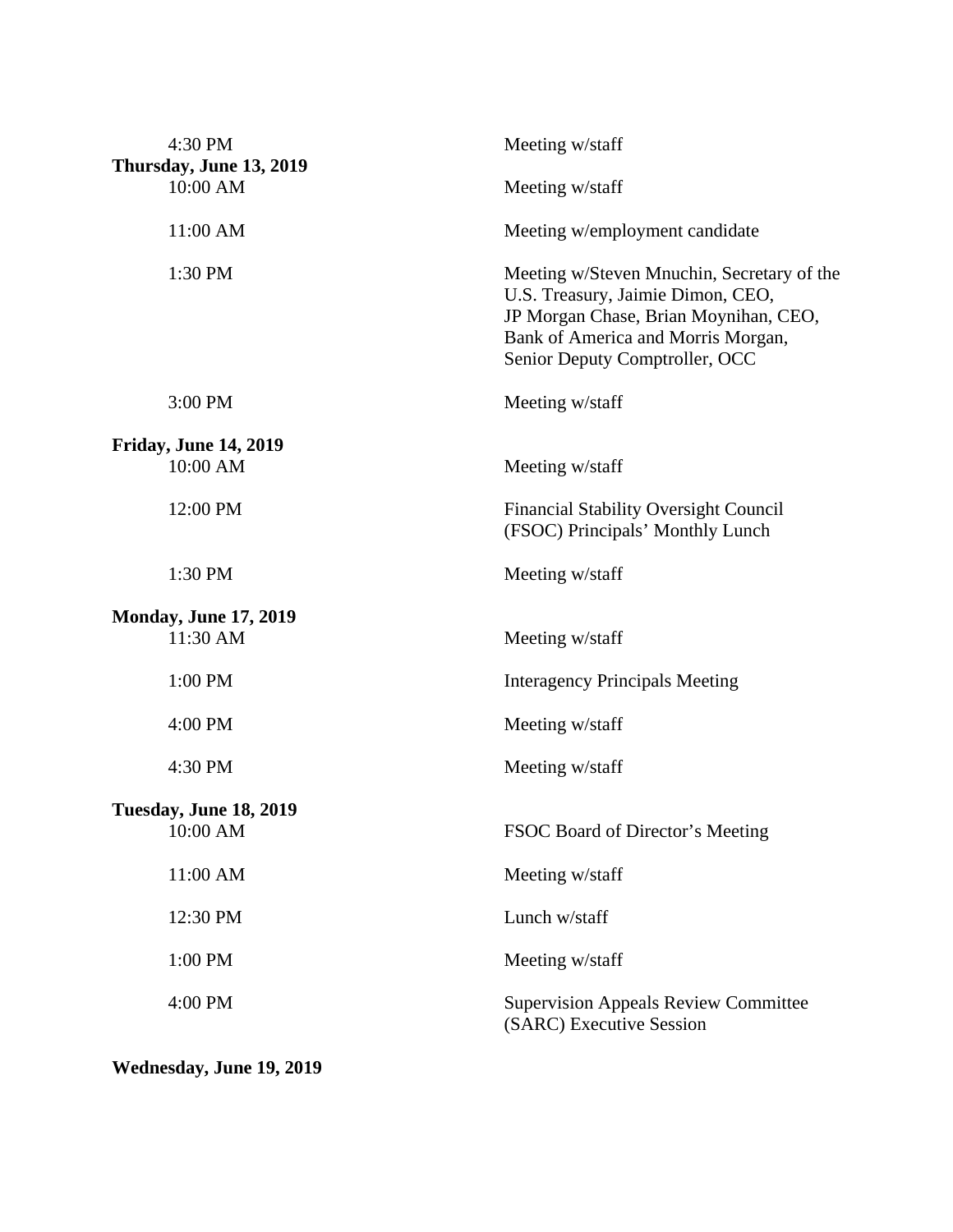| 11:00 AM                                 | Meeting with Anita Fox, Director, Michigan<br>Department of Insurance and Financial<br>Services, Michigan Bankers Association<br>133 <sup>rd</sup> Annual Convention                               |
|------------------------------------------|----------------------------------------------------------------------------------------------------------------------------------------------------------------------------------------------------|
| Thursday, June 20 2019<br>10:00 AM       | Meeting w/staff                                                                                                                                                                                    |
| 12:00 PM                                 | Lunch w/staff                                                                                                                                                                                      |
| 2:00 PM                                  | Meeting w/Barrett Burns, President & CEO,<br>VantageScore                                                                                                                                          |
| 3:00 PM                                  | Meeting w/ staff                                                                                                                                                                                   |
| 4:00 PM                                  | Meeting w/staff                                                                                                                                                                                    |
| <b>Friday, June 21, 2019</b><br>9:30 AM  | Meeting w/staff                                                                                                                                                                                    |
| 10:00 AM                                 | Meeting w/staff                                                                                                                                                                                    |
| 12:00 PM                                 | Lunch w/staff                                                                                                                                                                                      |
| <b>Monday, June 24, 2019</b><br>9:30 AM  | Meeting w/staff                                                                                                                                                                                    |
| 11:00 AM                                 | Meeting w/staff                                                                                                                                                                                    |
| 12:00 PM                                 | Meeting w/staff                                                                                                                                                                                    |
| 12:30 PM                                 | Call w/Congressman French Hill                                                                                                                                                                     |
| 3:30 PM                                  | Attend Bank of Bird-in-Hand Event                                                                                                                                                                  |
| <b>Tuesday, June 25, 2019</b><br>9:00 AM | Minority Depository Institution (MDI)<br>Conference-Principals' Panel w/Grovetta<br>Gardineer, Senior Deputy Comptroller for<br>Bank Supervision Policy, OCC, and<br>Governor Michelle Bowman, FRB |
| 11:30 AM                                 | Meeting w/staff                                                                                                                                                                                    |
| 12:00 PM                                 | Lunch w/staff                                                                                                                                                                                      |
| 2:00 PM                                  | Meeting w/staff                                                                                                                                                                                    |